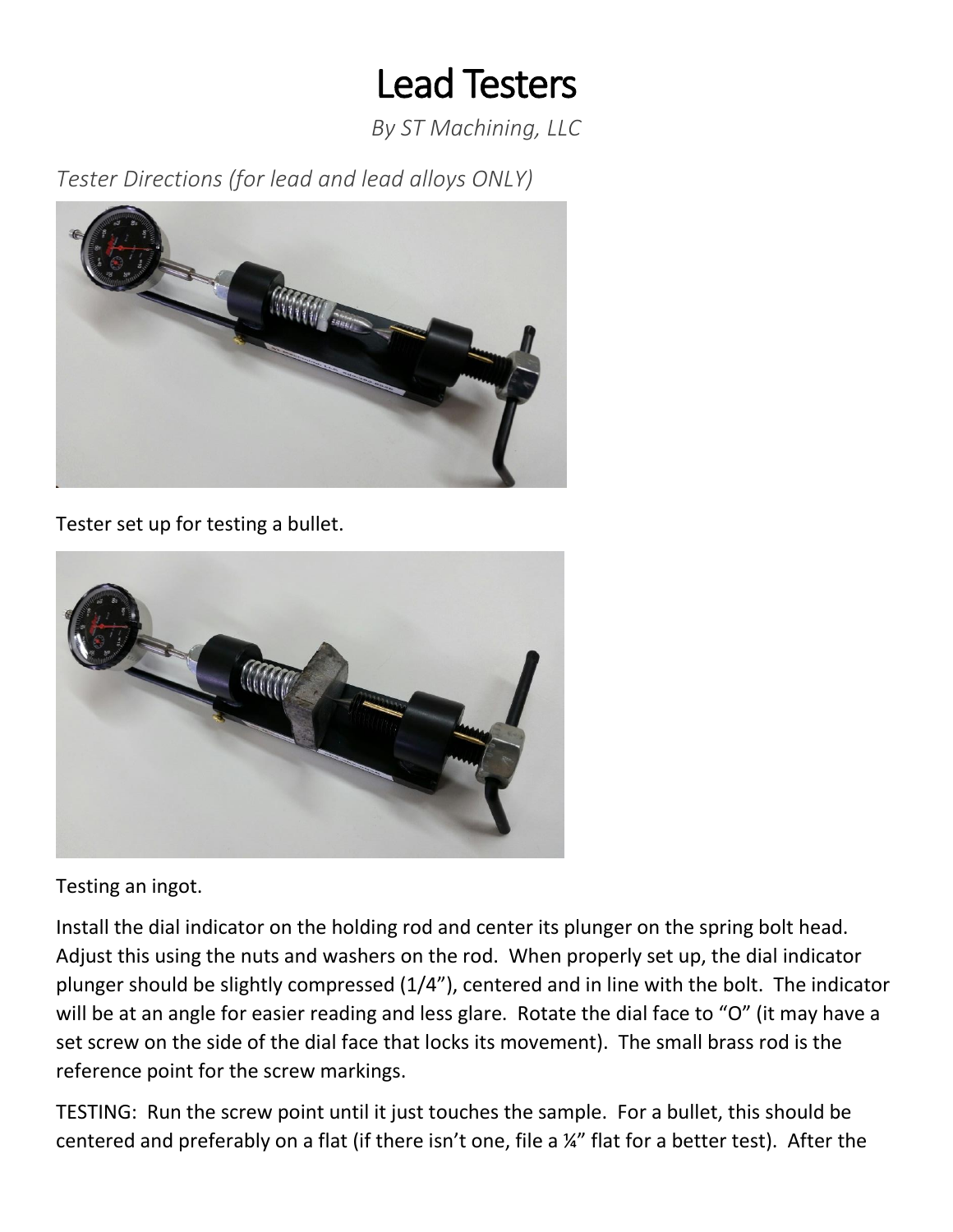point just touches the sample, note the EXACT pointer mark, rotate the screw EXACTLY ONE TURN, and read the indicator. You have just made a test and it probably took less time than reading this.

NOTE: On pure lead, read the dial quickly as the spring is strong and the point will continue in changing the reading. This isn't a problem on harder alloys.

NOTE: IF you use exactly the same procedure each time your results will be consistent. Varying the "first touch" will cause the most errors. Concentrate on that first touch. On hard bullets, they can literally be held in place by that touch, BUT on pure lead just a hint of a touch is correct. On pure lead any touch is penetration and it will give you high readings.

**SUGGESTION**: For new users, run several tests on the same bullets until you get the "feel" for it. This should be fairly easy and when you start seeing the same reading, within a point or two, you are ready to start testing.

BHN: If you want to read Brinell directly, simply mark the dial face with a "wipe off" felt pen.

POINTS to consider: If you are trying to duplicate some old bullets, have they age hardened (or softened)?? Ingots will not read exactly the same as bullets. I have had the best luck on ingots by sectioning them and testing along the edge. Ingot surfaces are usually not smooth and throw off readings as well as the fact that they cool slower and density can be different due to varying shrinkage. Testing the same bullet will only work if you file off the old mark and this can still throw the reading off. Hammering a bullet to retest it will NOT work.

## **The tester point is NOT hardened, DO NOT test anything but lead alloys.**

For help or information contact:

**ST Machining, LLC** 2 Port Way Dayton, WA 99328 Phone: 509-382-8926

Email: [sales@stmachining.us](mailto:sales@stmachining.us)  $\leftarrow$  NOTE the .us – rather than .com!

Web page: [www.stmachining.us](http://www.stmachining.us/)